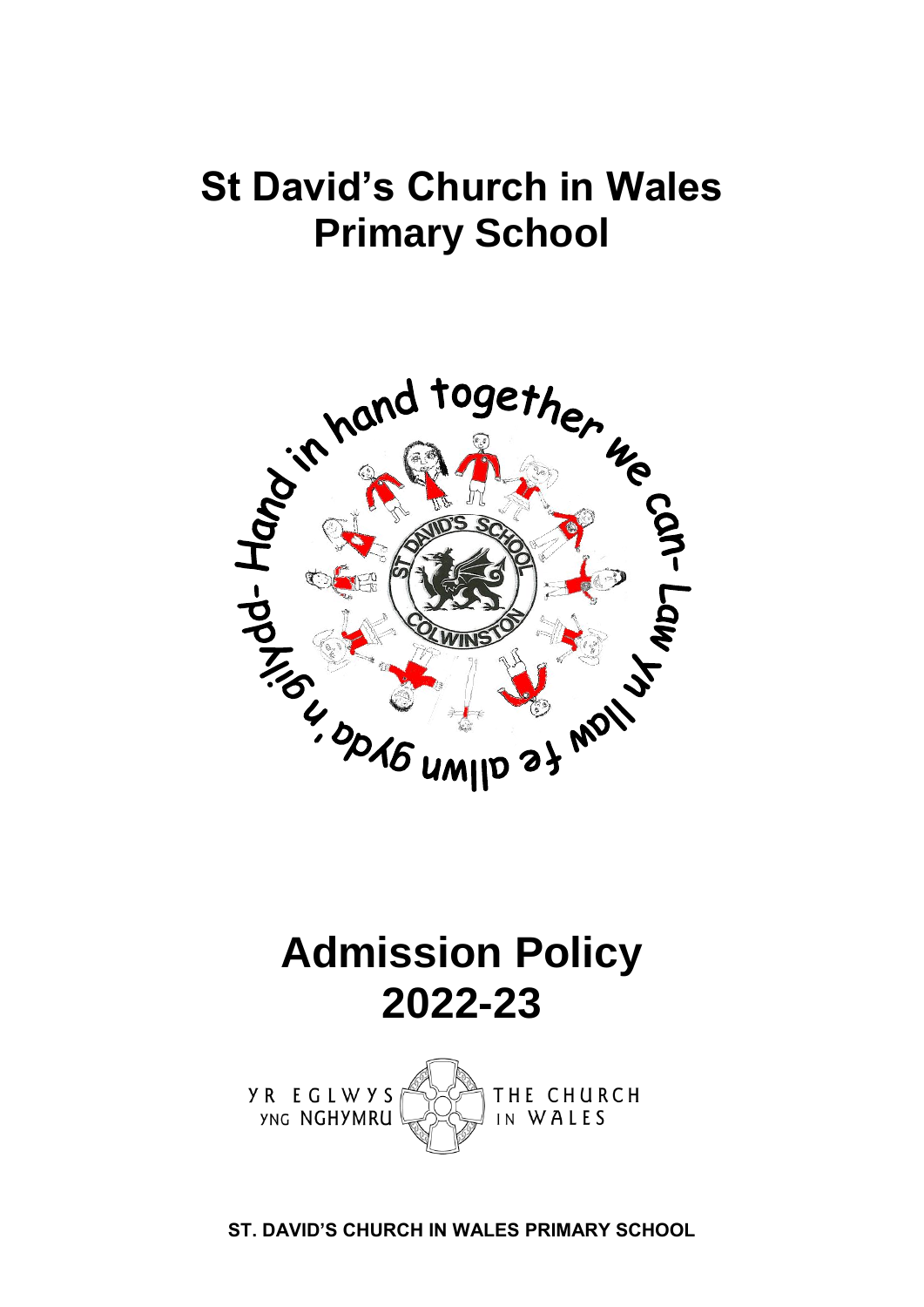#### **SCHOOL ADMISSIONS POLICY**

St. David's Church in Wales Primary School is a voluntary aided school with a strong and distinctive Christian character. This is reflected in the whole life of the school. It is situated in the beautiful village of Colwinston, midway between Bridgend and Cowbridge. The school serves the parish\* of Colwinston, Llysworney and Llandow, within the Rectorial Benefice of Cowbridge. However, not exclusively so, as according to the Trust Deed, the school can look beyond the borders of the parish for pupils. Therefore, subject to places being available at the school and with the agreement of the Governing Body, children may be admitted from outside the parishes.

#### **School Admission Number**

All maintained schools must admit pupils up to their published admission number. An admission may not be refused to any school until a school's admission number has been reached. The published admission number has been calculated in accordance with the Welsh Governments school capacity calculation methodology "Measuring the Capacity of Schools in Wales (MCSW)". As this number is based on the physical capacity of the school to accommodate pupils it should not be exceeded in normal circumstances.

The capacity of the new  $21^{st}$  Century school is 210 FTE pupils plus 24 part time nursery pupils. The admission number is the number of pupils that the Governing Body shall admit to a year group in the school and is calculated from the capacity of the school. The admission number for the new school, calculated by the Local Authority will be **30**.

#### **Infant Class Size Regulations**

The Government introduced a policy to reduce class sizes for children aged five, six and seven year olds as part of its overall aim to improve educational standards in schools.

Section 1 of the School Standards and Framework Act 1988 and the Education (Infant Class Sizes) (Wales) Regulations 1998, which came into force on 1 September 1998, placed a duty upon Local Authorities and school governing bodies to limit to 30 the size of classes for 5, 6 and 7 year olds from September 2001 i.e. children in reception, year 1 and year 2 classes. No Foundation Phase class will contain more than 30 pupils, except where permitted exceptions apply.

Exceptions include:-

- Multiple birth, if it would mean splitting children because one would be the 31<sup>st</sup> child.
- Within reasonable capacity if military personnel are posted to the area after the due deadline and who have the correct documentation to confirm this.

Admission authorities are not required to admit a child to an infant class where to do so would be incompatible with the duty to meet infant class size limits, because the admission would require measures to be taken to comply with those limits which would cause prejudice to efficient education or efficient use of resources. For mixed year group classes set at September, admission authorities can only refuse midyear admission on the basis of infant class size prejudice if the admission number for both year groups has already been reached.

#### **Dates for submitting applications**

Applications for Nursery and Reception should be submitted in line with the Vale of Glamorgan's schools' admission dates which are agreed and published annually. <https://www.valeofglamorgan.gov.uk/en/living/schools/admissions/School-Admissions.aspx>

**Late Applications** received after the deadline date will not be considered until offers have been made to those applications made before the deadline, and the parents/carers' responses to these offers have been received. This means that if the school is over-subscribed and a late applicant fulfils a higher criterion than that under which places have been offered to other applicants, they will still be unsuccessful.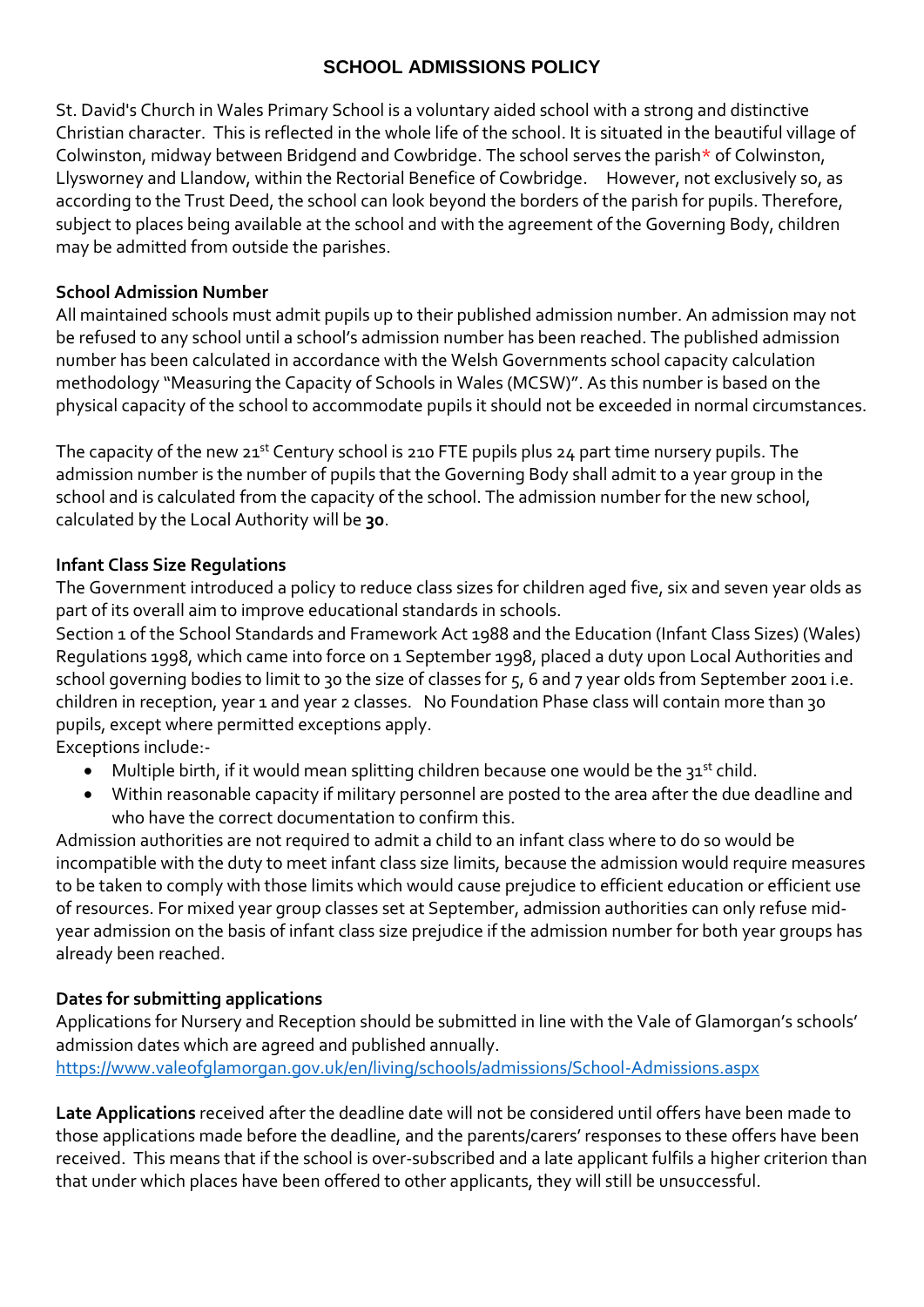#### **Equality**

Every child is given an equal opportunity to take up a place at St David's, irrespective of gender, ethnicity, attainment, disability, cultural, social or linguistic background. Discrimination of any kind towards these protected characteristic is unacceptable and Governors welcome applications for admission from all sections of the community, providing that applicants meet the Admissions Policy criteria.

A detailed Disability Audit plan outlines the reasonable measures that the school takes to ensure access for all and prevent disabled pupils from being treated less favourably than other pupils. Wherever practicable and within the resources available, the school is prepared to modify the physical environment, the procedures, the teaching materials and other resources (wheelchair ramps and a toilet for use by the disabled have already been installed), to enable disabled pupils to gain full access to the National and wider curriculum. In exceptional circumstances the school can apply to modify or disapply the curriculum to meet the needs of the child.

#### **NURSERY ADMISSION ARRANGEMENTS**

St David's includes a 24 place morning nursery unit. A wrap around childcare provision, Colwinston Childcare will use the room in the afternoons. Children are entitled to a part-time nursery place from the start of the term following their third birthday and can also register for the fee paying Childcare. If eligible parents can also apply for the Wales Childcare Offer partly funded 30 hours for a place in the afternoon.

#### **Application Forms**

Admission application forms are available on request from the school office or can be downloaded from the website. Applications for Nursery places should be submitted **directly to the school** by the last school day before the February half term break.

The Governing Body will consider each individual application received by the published closing date. Parents will be notified of the decision on the last day of the spring term, prior to the Easter break. In the event of more than 24 applications for nursery places**, the same oversubscription criteria would be applied as set out for the allocation of places in the Reception class.** If there are spare places a second intake for eligible 3 year olds would then be offered each term. (After Christmas and after Easter.)

No account is taken of the particular infant or primary school the child is likely to attend subsequently or to the length of time the school has been aware of the parental intention to apply for a place at the school.

Parents should note that children attending a nursery school will not have an 'automatic' right to continued education at the same school when moving to reception class. All parents of children in a nursery class who are due to commence reception class in a following year, whether residing within the catchment area or of a school or outside it, will be required to complete an application form by the published closing date.

**As nursery education is non-statutory provision parents have no right of appeal under the School Standards and Framework Act if they are unsuccessful in gaining a nursery place.**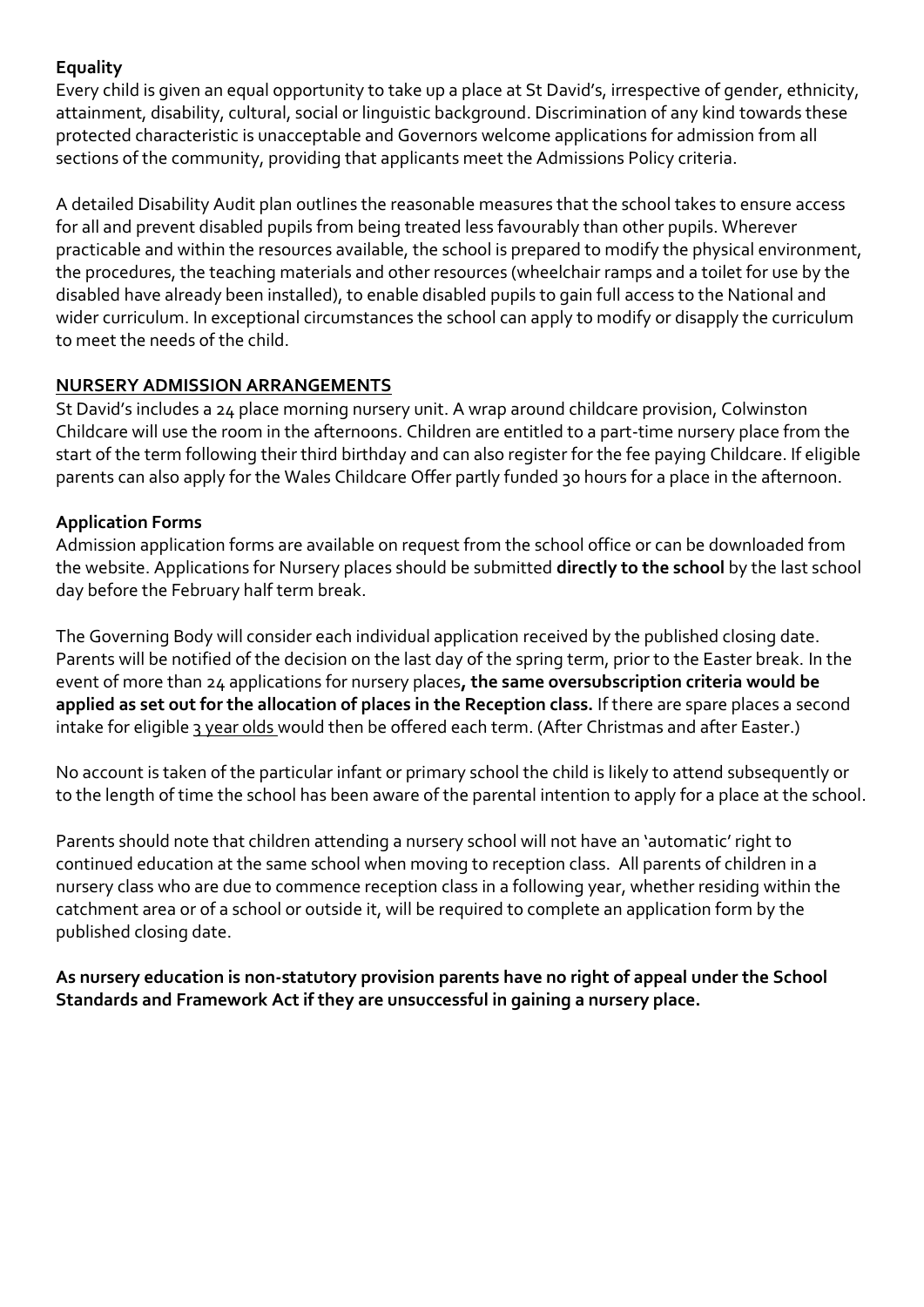#### **RECEPTION ADMISSION ARRANGEMENTS**

#### *(Including any child joining one of the older years)*

**Attendance at a Nursery Class does not automatically entitle a child to a reception class place in the same school.**

Children are admitted in September during the academic year of their fifth birthday (the academic year runs from 1st September 2022 to 31st August 2023).

Normally for Voluntary Aided Schools the Admission Authority is the Governing Body of the school. However, following a consultation to introduce a scheme for co-ordinated admission arrangements for the Reception age group for the 2021-22 academic year, the governing body has agreed to continue to participate in the scheme for 2022-23. Application for Reception 2022-23 places should be made using the Vale of Glamorgan Council online application service.

[https://www.valeofglamorgan.gov.uk/en/living/schools/admissions/primary/Primary-School-](https://www.valeofglamorgan.gov.uk/en/living/schools/admissions/primary/Primary-School-Admissions.aspx)[Admissions.aspx](https://www.valeofglamorgan.gov.uk/en/living/schools/admissions/primary/Primary-School-Admissions.aspx) 

#### **Oversubscription Criteria:**

Where applications are equal to or less than the admission number then **everyone** will be admitted.

Should there be insufficient places to accommodate all applicants who qualify under any one of the categories, places will be considered according to the proximity\* of applicants place of residence\* to the school, for whom St David's is the closest Church school.

#### *Children with a Statement of Educational Need, when the school is named as the most appropriate setting are admitted ahead of the oversubscription criteria.*

- 1. "Looked After", previously "Looked After" children.
- 2. Children who have a sibling\* who is a pupil registered at the school on the date when the applicant child is due to commence school. (In priority order: first siblings in Reception, then Year 1, then Year 2, then Year 3, then Year 4, then Year 5 and finally Year 6)
- 3. Children who live within our parishes.
- 4. Children who live outside the school's parishes, who can demonstrate their active involvement\* in a Christian community.
- 5. Children who live outside the school's parishes, who can demonstrate their active involvement\* in another faith community.
- 6. Children whose families wish them to be educated in a Church in Wales school.

#### **Appeals Procedure**

Parents/carers who are not offered a place for their child have the right to appeal to an independent appeal committee under the Education Acts. Parents wishing to appeal should complete the appeal form attached to the letter regarding their child's non admittance. The form should be sent to reach the Clerk to the Governors, within 15 days of the date of notification of the decision. The appeal will be considered by an independent Admission Appeal Panel according to the Welsh Assembly Government's Code of Practice on School Admission Appeals.

#### **Transportation**

The Vale of Glamorgan Council does not provide free school transport for nursery-age children other than those children who have a Statement of Special Educational Needs (SEN). The Council has a statutory duty to provide free school transport for pupils of statutory school age who reside beyond walking distance to the nearest appropriate school.

*"This is defined as more than 2 miles to the nearest suitable school for Primary Pupils. Distances are measured by the nearest available walking route."*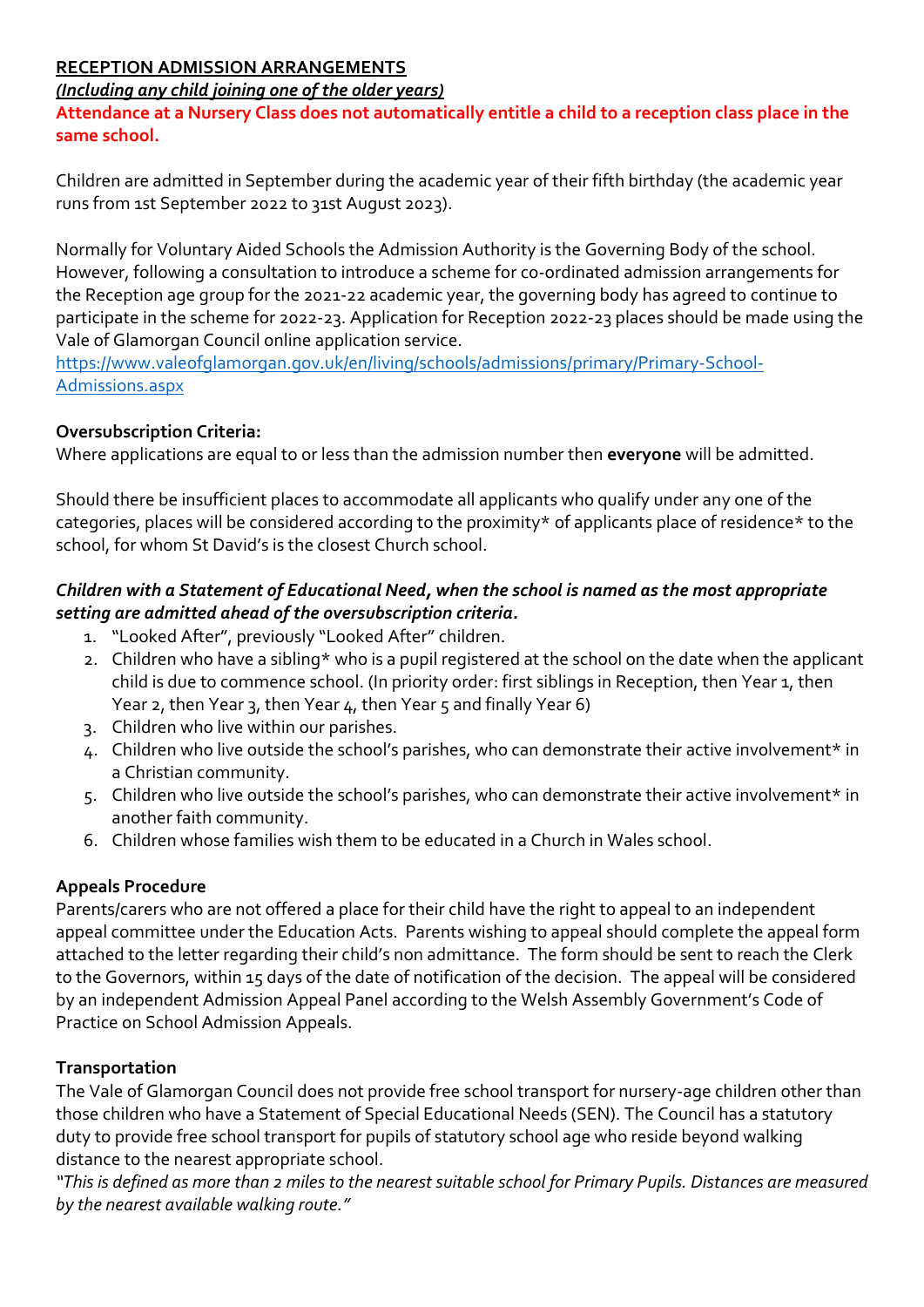The P121 currently serves St David's CIW Primary School from Cowbridge through local villages. See map.

The Governing Body will be responsible for the implementation of this policy. As outlined by legislation, it will be reviewed annually.

\*

*Definition of a sibling: a brother/sister; or step brother/step sister; or half-brother/ half-sister adopted or fostered permanently resident at the same address.*

*Proximity: distance from school is measured in a straight line from the main entrance of the family home to the main gate of the school, using the system adopted by the Vale of Glamorgan Council for all maintained schools within the county borough.*

*Place of residence: the child's ordinary place of residence will be deemed to be a residential property at which the person or persons with parental responsibility for the child resides at the closing date for receiving applications for admission to school. Where parental responsibility is held by more than one person and those persons reside in separate properties, the child's ordinary place of residence will be deemed to be that property at which the child resides for the greater part of the week, including weekends.*

*Parish: the three parishes of Colwinston, Llandow and Llysworney; and wider Rectorial Benefice of Cowbridge. See map Appendices.*

*Waiting List: the school operates a waiting list in line with the Oversubscription Criteria. Children are placed onto the waiting list in a position which reflects the criteria, with no reference to the date that they were placed on the list. This is held until 30th September.*

*Active Involvement in a Christian Community: those who have been Baptised or Christened or attend Christian worship on the majority of Sundays (verified by the parish priest).*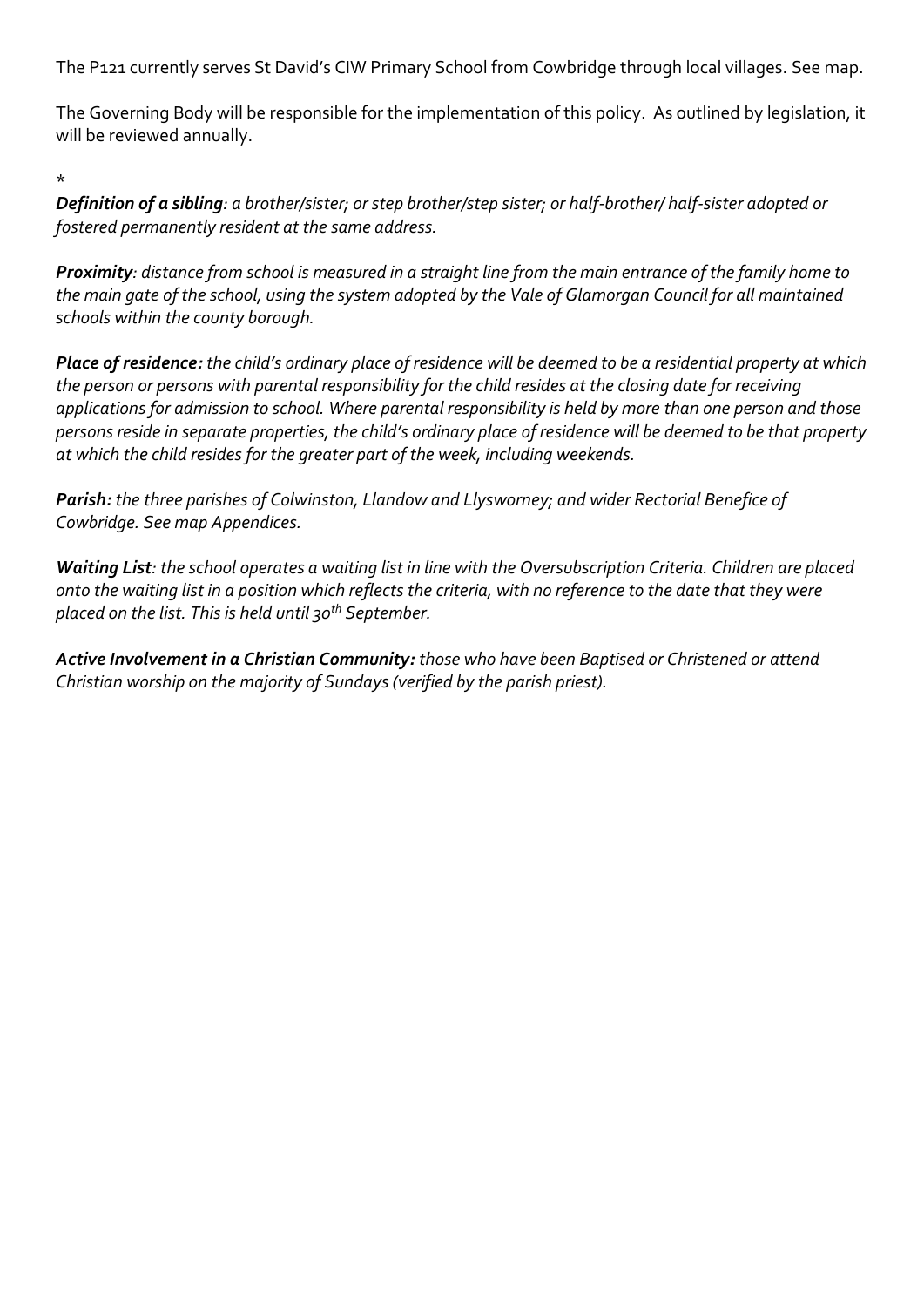

#### **ST DAVID'S CHURCH IN WALES VA PRIMARY SCHOOL**

1st September 2021

Dear ……………………………………,

Thank you for your recent application in which you requested the admission of your child, ………………… to ……………………………. at St David's CIW VA Primary School.

I am writing to advise that due to oversubscription in ……………………….., (There were…..applicants for ……places.)

I regret to inform you that I am unable to offer places at this time as the school's admission number in this year group has been exceeded.

The school statutory intake number is 30 and unfortunately there are already currently ……..pupils admitted to this year group. The total capacity of the school is 210 pupils. The current number of pupils on roll is actually ……..

Your application was considered on the basis that you satisfied one or more criteria in the Schools Admission Policy. Your child met the criteria highlighted below:

- 1. "Looked After", previously "Looked After" children.
- 2. Children who have a sibling\* who is a pupil registered at the school on the date when the applicant child is due to commence school. (In priority order: first siblings in Reception, then Year 1, then Year 2, then Year 3, then Year 4, then Year 5 and finally Year 6)
- 3. Children who live within our parishes.
- 4. Children who live outside the school's parishes, who can demonstrate their active involvement\* in a Christian community.
- 5. Children who live outside the school's parishes, who can demonstrate their active involvement\* in another faith community.
- 6. Children whose families wish them to be educated in a Church in Wales school.

(Priority will be given to those whose place of residence\* is closest\* to the school, for whom St David's is the closest Church school.)

The over-riding principle of the schools' admission code is that the admission of further children into an already full class is that there should be no prejudice to the other pupils in the class.

You have the right of appeal against this decision. Any such appeal should be made using the form provided with this letter and should be addressed to the Clerk to the Governing Body at St David's. The appeal should be made in writing and should reach the School no later than ..................................

We very much appreciate you wanting your child to come to St. David's and regret that constraints beyond our control limit the number of children that we can accept each year.

Yours sincerely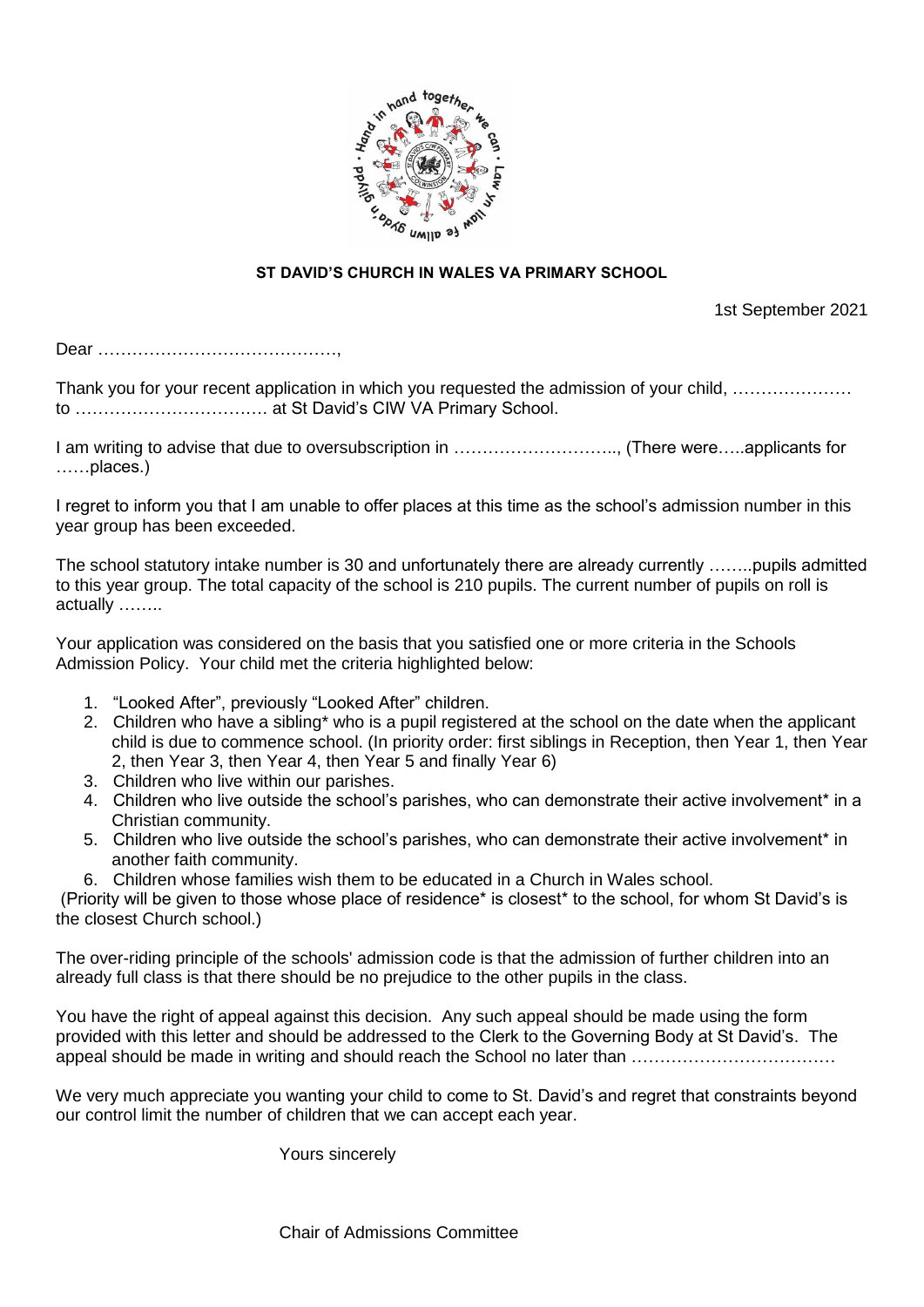#### **Appendix 1**



# Cyngor dros Addysg



# **Esgobaeth Llandaf Diocese of Llandaff**<br> **Cyngor dros Addysg Council for Education**

| <b>Admission Appeal Form</b>                                                                                                                                                                                                                                                 | Appeal Number:                              |
|------------------------------------------------------------------------------------------------------------------------------------------------------------------------------------------------------------------------------------------------------------------------------|---------------------------------------------|
| School: St. David's Church in Wales Primary School                                                                                                                                                                                                                           | $AP02/$ /                                   |
|                                                                                                                                                                                                                                                                              |                                             |
|                                                                                                                                                                                                                                                                              |                                             |
|                                                                                                                                                                                                                                                                              |                                             |
|                                                                                                                                                                                                                                                                              |                                             |
|                                                                                                                                                                                                                                                                              |                                             |
|                                                                                                                                                                                                                                                                              |                                             |
|                                                                                                                                                                                                                                                                              |                                             |
| Do you wish to attend the Appeal Hearing?                                                                                                                                                                                                                                    | YES / NO                                    |
| Do you wish to be represented at the Appeal Hearing?                                                                                                                                                                                                                         | YES / NO                                    |
| If you wish to be represented, please give the following details:                                                                                                                                                                                                            |                                             |
|                                                                                                                                                                                                                                                                              |                                             |
|                                                                                                                                                                                                                                                                              |                                             |
|                                                                                                                                                                                                                                                                              |                                             |
| Please state why you wish to appeal against the Governors' decision not to offer your child a place at this school.<br>This form will be submitted to the Admission Appeals Panel along with any supporting information or letters of<br>support that you have already sent. |                                             |
|                                                                                                                                                                                                                                                                              | continue over the page if necessary<br>Date |

Please complete this form and return it to the Clerk to the Governing Body, Karen Bowen: C/o St David's CIW VA Primary School, Colwinston, Vale of Glamorgan CF71 7NL or email stdavidsps@valeofglamorgan.gov.uk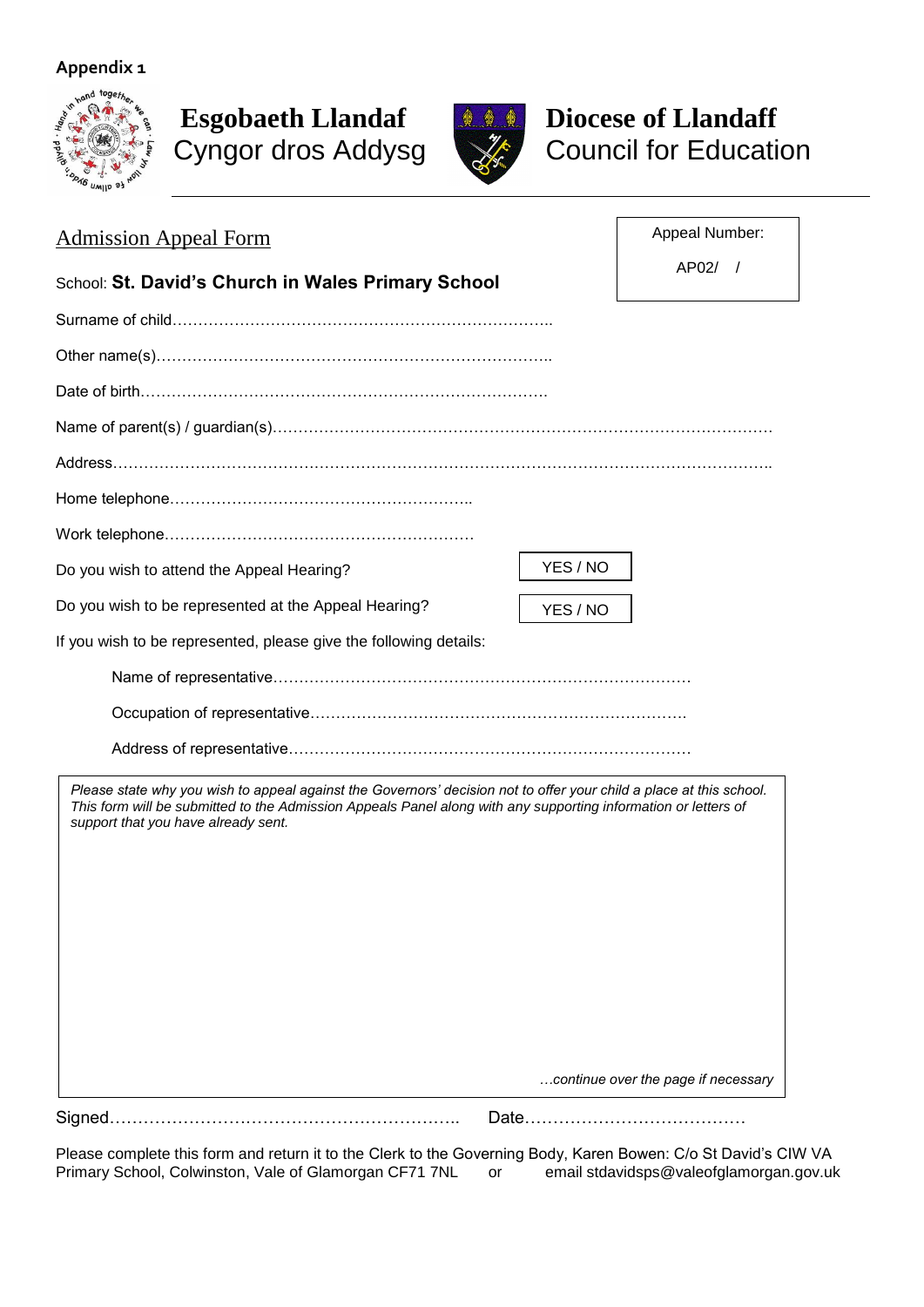### **Appendix 2**

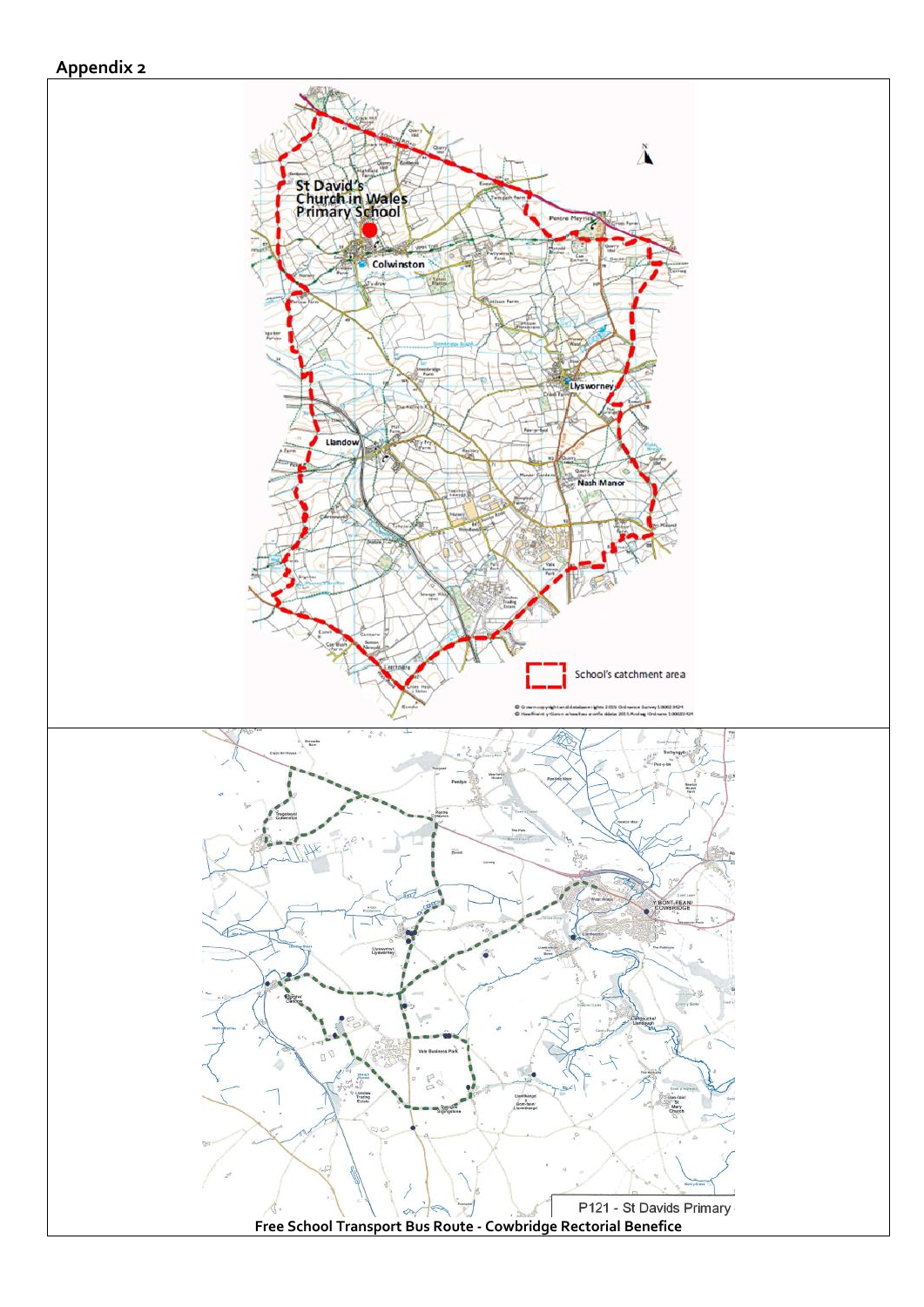| <b>Monitoring and Review</b>           |                       |
|----------------------------------------|-----------------------|
|                                        |                       |
| Author                                 | C. Shirley            |
| Created on                             | May 2004              |
| Last updated on                        | Sep 2020 (C Hoffrock) |
| Adopted by Governing Body on           |                       |
| Scheduled review date                  | Jan 2022              |
| Head teacher's signature and date      |                       |
| Chair of Governor's signature and date |                       |